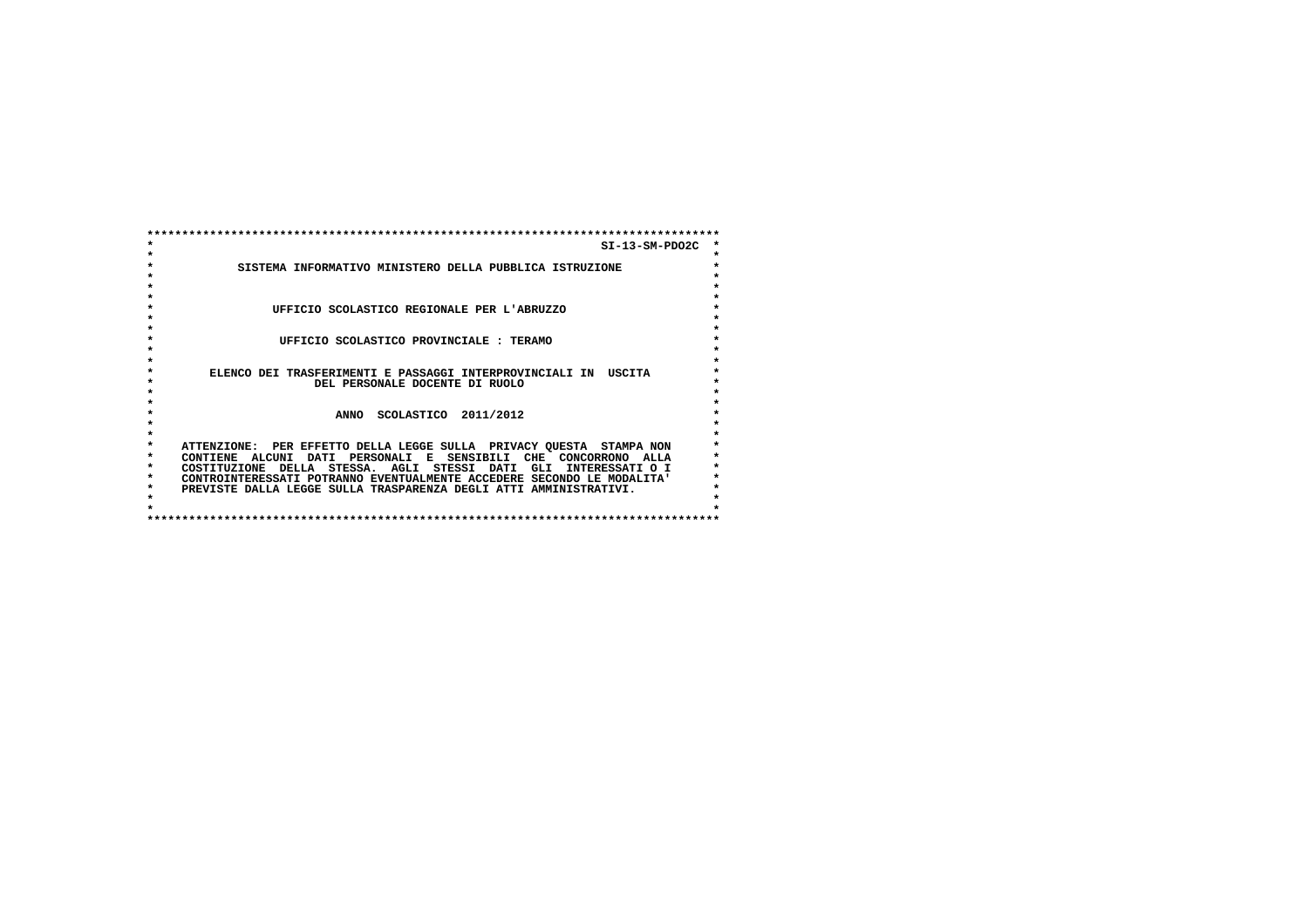## **\*\*\*\*\* TRASFERIMENTI TRA PROVINCE DIVERSE**

- **1. FERIOZZI MONICA . . . . . . . . . . . . . . . 8/ 3/72 (AP) TIT. SU POSTI DI SOSTEGNO (MIN. PSICO-FIS.) DA : TEMM84001A - SC. MEDIA COLOMBO MARTINSICURO (MARTINSICURO ) A : APMM004004 - ASCOLI P. SC.M."LUCIANI" ( ASCOLI PICENO ) PUNTI 55**
	- **2. GIORGETTI GIOVANNA . . . . . . . . . . . . . 27/ 9/72 (RN) TIT. SU POSTI DI SOSTEGNO (MIN. PSICO-FIS.) DA : TEMM82201R - SC.M."E.FERMI"ALBA ADRIATICA (ALBA ADRIATICA )**
- **A : RNMM80701N "GIOVANNI XXIII" ( MISANO ADRIATICO ) PUNTI 48**
- **3. INNOCENZI SILVIA . . . . . . . . . . . . . . 30/ 4/71 (AQ) TIT. SU POSTI DI SOSTEGNO (MIN. VISTA)**
- **DA : TEMM83201B SC.M."C.D'ALESSANDRO"TERAMO" (TERAMO ) A : AQMM81201N - BALSORANO ( BALSORANO )**

 **PUNTI 70**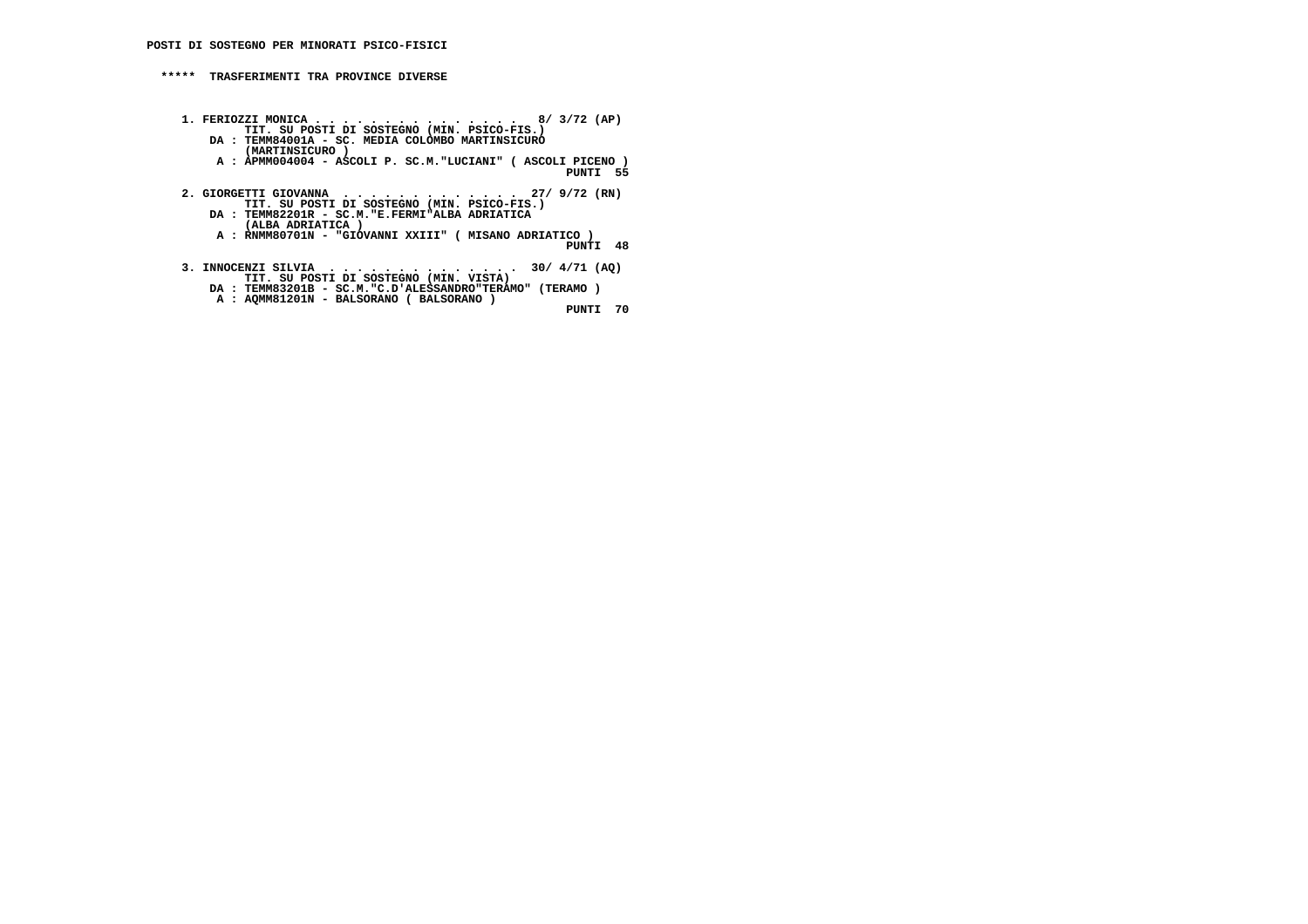**\*\*\*\*\* CLASSE DI CONCORSO 77/A CHITARRA**

 **\*\*\*\*\* TRASFERIMENTI TRA PROVINCE DIVERSE**

 **1. TANO VINCENZO . . . . . . . . . . . . . . . . 15/ 7/61 (RM) DA : TEMM834013 - MAMBELLI BARNABEI (ATRI ) A : CHMM14900E - "G.CHIARINI-C.DE LOLLIS-VIC" ( CHIETI ) PUNTI 27**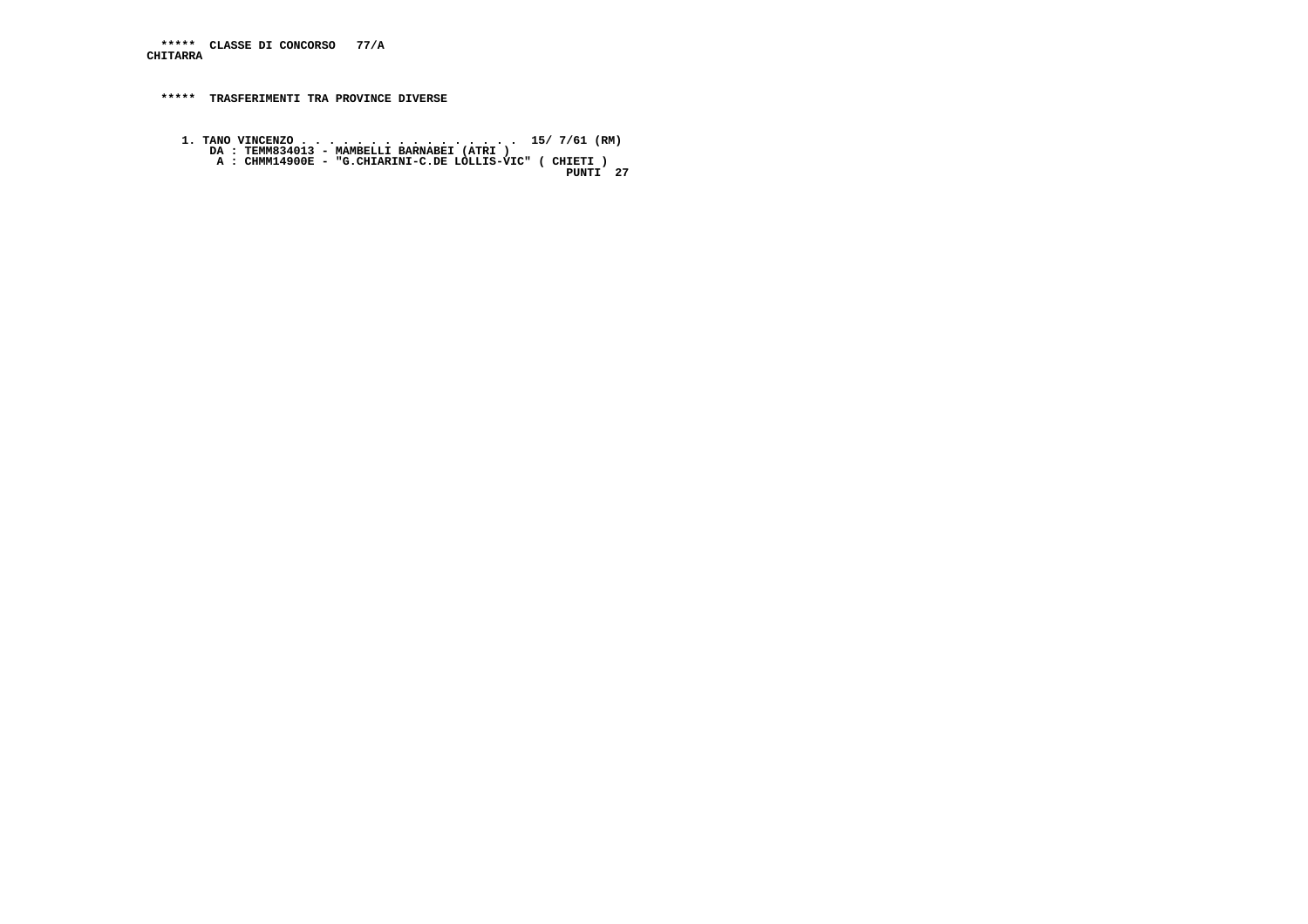**\*\*\*\*\* TRASFERIMENTI TRA PROVINCE DIVERSE 1. CARDELLICCHIO MARIAGRAZIA . . . . . . . . . . 8/ 6/70 (PE) DA : TEMM81604L - SCUOLA MEDIA BISENTI (BISENTI ) A : PEMM81101Q - SMS "P.GIOVANNI XXIII"-PIANELLA ( PIANELLA ) PUNTI 52 2. DE FEDERICIS ROBERTA . . . . . . . . . . . . 10/ 6/63 (AQ) DA : TEMM83802B - SC.M. BASCIANO (BASCIANO ) A : AQMM02400X - SCUOLA MEDIA CARSOLI ( CARSOLI ) PUNTI 48 3. ORTU LUCIA . . . . . . . . . . . . . . . . . 20/ 8/67 (AQ) DA : TEMM82201R - SC.M."E.FERMI"ALBA ADRIATICA (ALBA ADRIATICA ) A : AQMM81901C - SANTE DI ROCCO ( PESCOCOSTANZO ) PUNTI 45 4. PICCARI MARA . . . . . . . . . . . . . . . . 18/ 7/70 (AQ) DA : TEMM000VH6 - PROVINCIA DI TERAMO A : RMMM88101N - G. PITOCCO CASTELNUOVO DI PORTO ( CASTELNUOVO DI PORTO ) PUNTI 36 5. RICCI CECILIA EMILIA . . . . . . . . . . . . 6/ 1/55 (FG) DA : TEMM047005 - BINDI PAGLIACCETTI (GIULIANOVA ) A : FGMM83801G - ALDO MORO ( STORNARELLA ) PRECEDENZA: PREVISTA DAL C.C.N.I. PUNTI 111**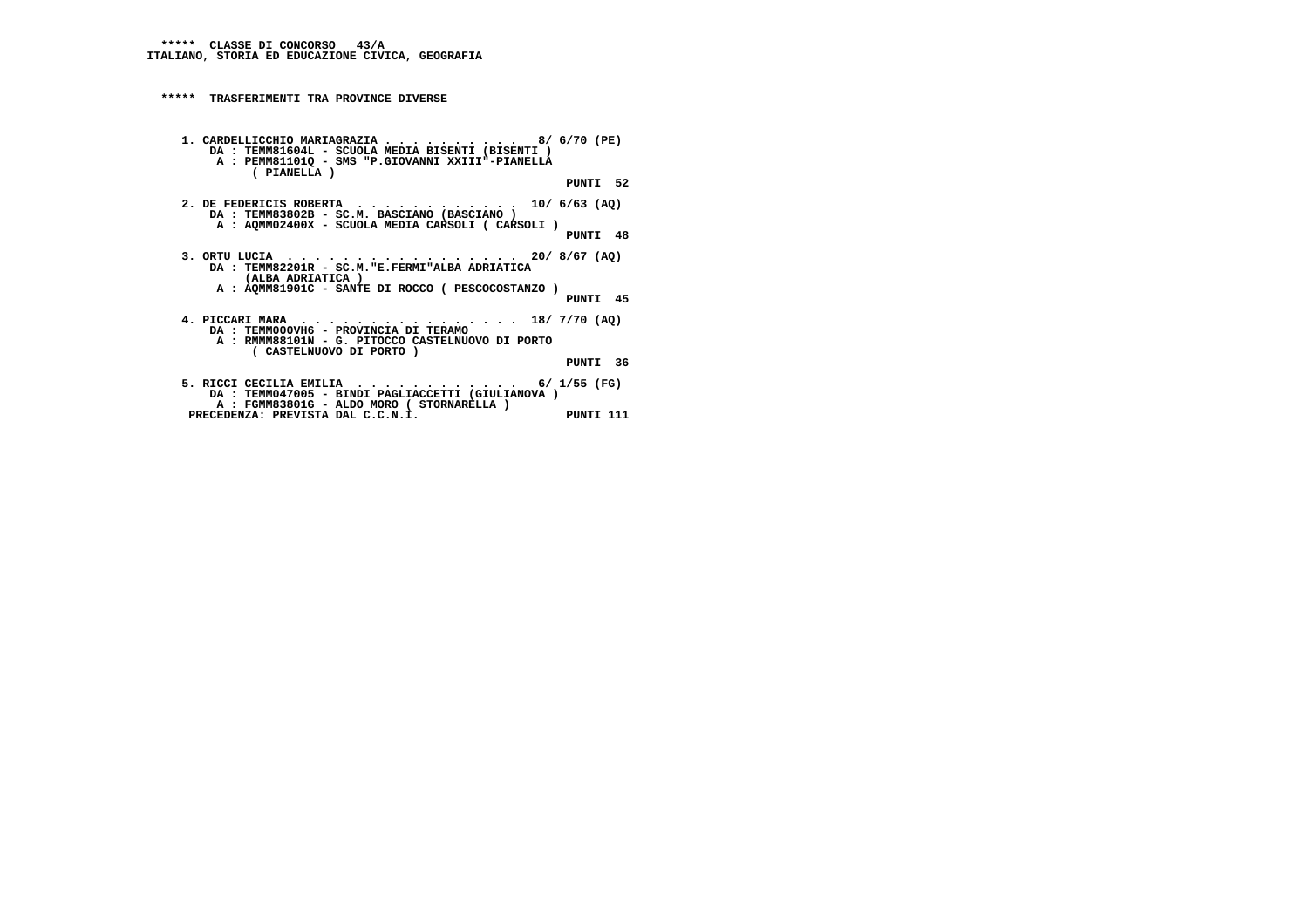**\*\*\*\*\* CLASSE DI CONCORSO 59/A SCIENZE MATEMATICHE, CHIMICHE, FISICHE E NATURALI**

 **\*\*\*\*\* TRASFERIMENTI TRA PROVINCE DIVERSE**

 **1. GRASSI BARBARA . . . . . . . . . . . . . . . 19/ 7/70 (AQ) DA : TEMM818015 - SCUOLA SEC. I GRADO COLLEDARA (COLLEDARA ) A : AQMM02400X - SCUOLA MEDIA CARSOLI ( CARSOLI ) PUNTI 46 2. MARINO DANIELA . . . . . . . . . . . . . . . 18/ 1/72 (AQ) DA : TEMM83001Q - SC.M. "B. CROCE" S. EGIDIO (SANT'EGIDIO ALLA VIBRATA ) A : AQMM831024 - " MUZIO FEBONIO " ( TRASACCO ) CATT. ORA. CON AQMM82503T - ORTUCCHIO ( ORTUCCHIO )**

 **PUNTI 56**

 **\*\*\*\*\* PASSAGGI DI RUOLO**

 **1. VALOROSI IRENE . . . . . . . . . . . . . . . 16/ 8/60 (AP) DA : TEPS001019 - L.SCIENT. L. SCIENT. PEANO NERETO (NERETO ) A : APMM05800C - SMS"SACCONI/MANZONI" ( SAN BENEDETTO DEL TRONTO ) DA SCUOLA SECONDARIA DI SECONDO GRADO PUNTI 85**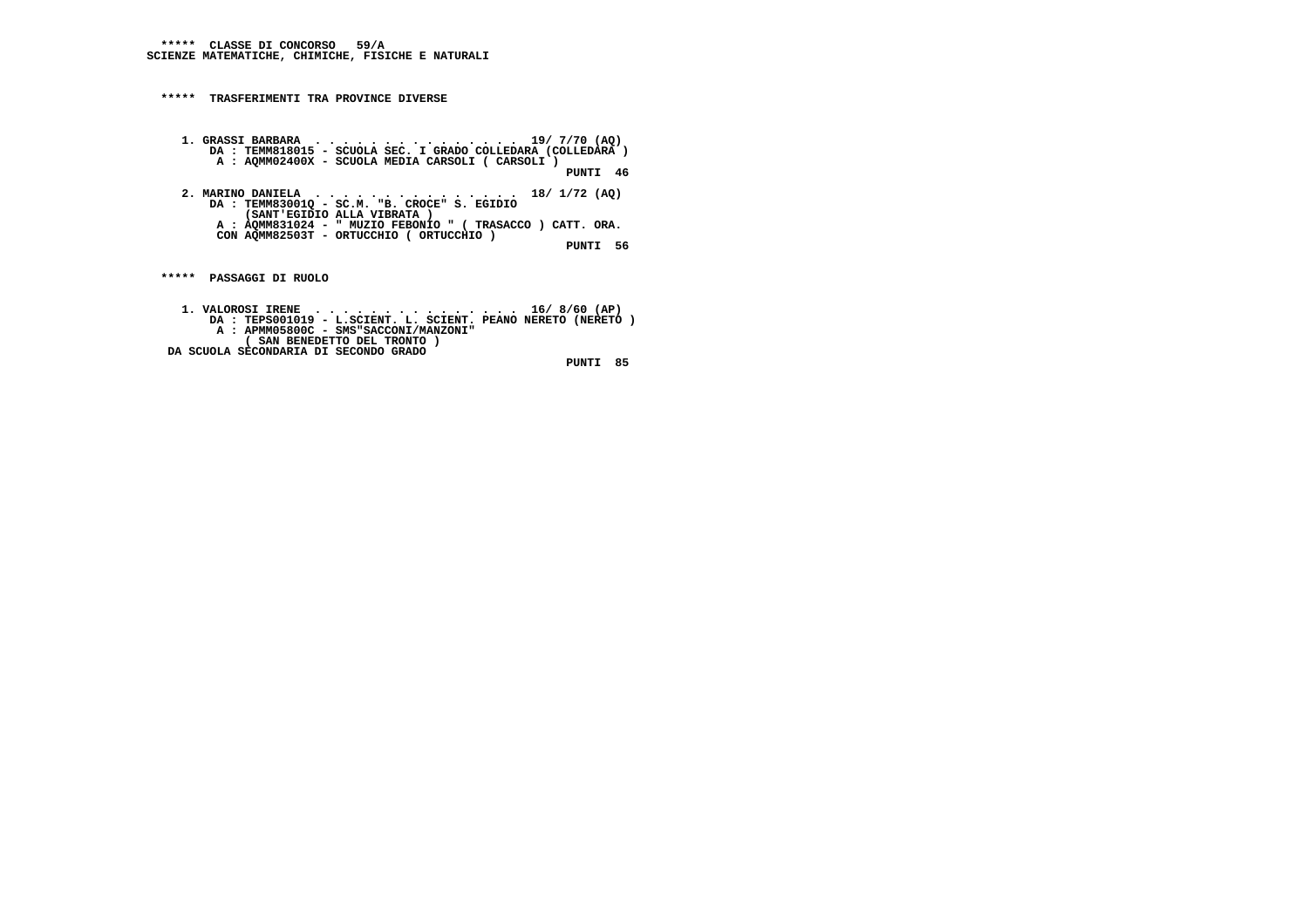## **\*\*\*\*\* TRASFERIMENTI TRA PROVINCE DIVERSE**

 **1. CHIACCHIO DANIELA . . . . . . . . . . . . . . 10/ 1/62 (AP) DA : TEMM83002R - SC.M. ANCARANO (ANCARANO ) A : APMM80601Q - SPINETOLI "GIOVANNI XXIII" ( SPINETOLI ) CATT. ORA. CON APMM80802C - MONSAMPOLO PIAZZA G.MARCONI ( MONSAMPOLO DEL TRONTO ) PUNTI 77**

```

2. NANNI PATRIZIA . . . . . . . . . . . . . . . 12/ 3/59 (AQ)
DA : TEMM818015 - SCUOLA SEC. I GRADO COLLEDARA (COLLEDARA )
A : AQMM06900D - G.MAZZINI -T.PATINI ( L'AQUILA ) PUNTI 123
```